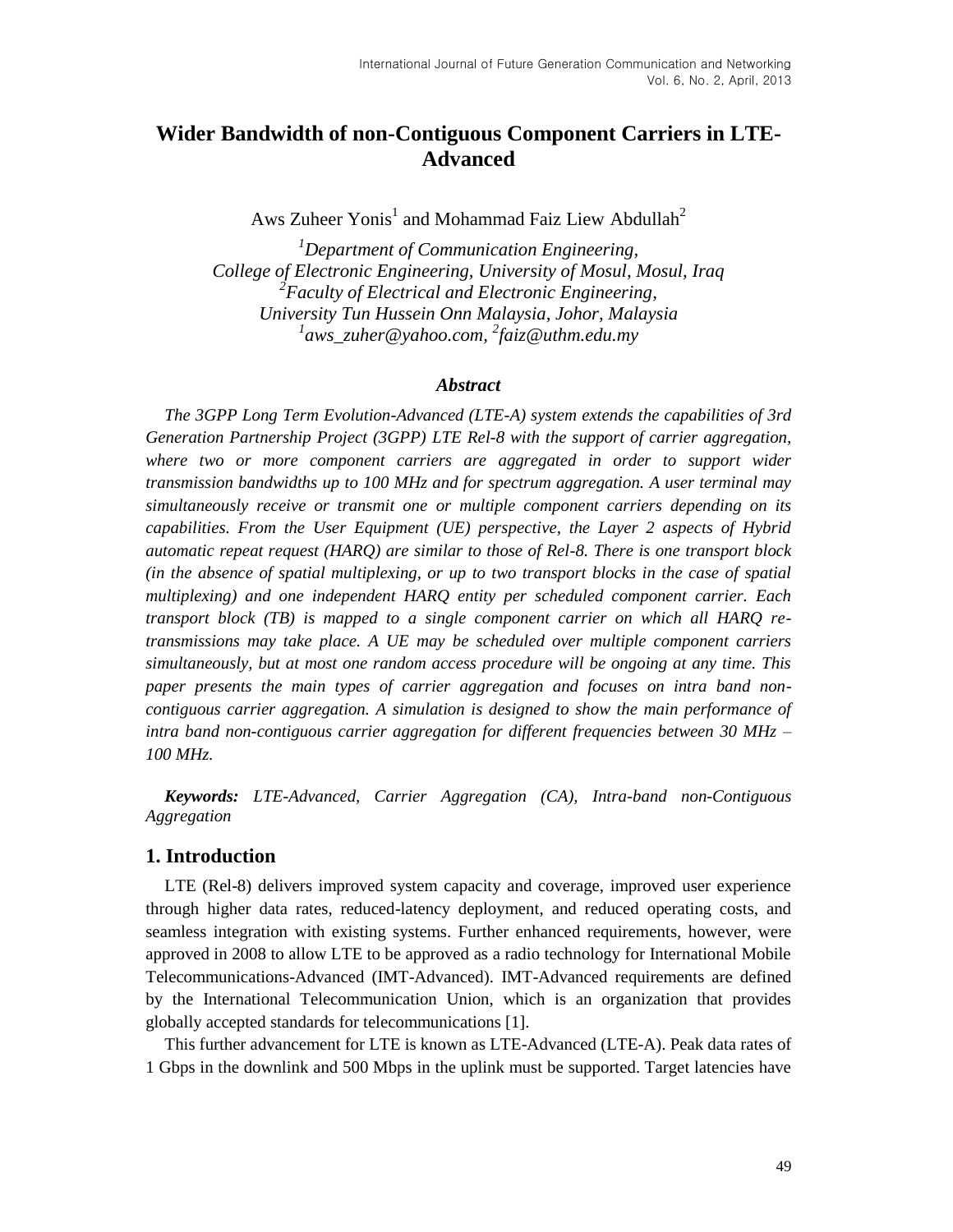been significantly reduced as well. In addition to advancements in system performance, deployment and operating-cost-related goals were also introduced. They include support for cost-efficient multi-vendor deployment, power efficiency, efficient backhaul, open interfaces, and minimized maintenance tasks. A comprehensive list of LTE-A requirements can be found in [2]. In order to achieve these LTE-A requirements related to system performance, numerous physical-layer enhancements have been introduced in LTE-A [3, 4]. They include carrier aggregation, enhanced downlink spatial multiplexing, uplink spatial multiplexing, and support for heterogeneous networks. Carrier aggregation allows multiple carriers to be aggregated to provide bandwidth extension up to 100MHz.

Carrier aggregation is a feature in LTE-A to enable bandwidth extension to support deployment bandwidths of up to 100MHz. This is done by aggregating several carriers to provide a larger system bandwidth [5, 6]. It will allow LTE-A target peak data rates in excess of 1 Gbps in the downlink and 500 Mbps in the uplink to be achieved [2]. In addition to the increased peak data rates, carrier aggregation also allows advanced features such as multicarrier scheduling, carrier load balancing, quality-of-service (QoS) differentiation, interference coordination, and heterogeneous deployment to be used to further increase the spectral efficiency of the system.

This paper is presenting the main principles of carrier aggregation in LTE and LTE-A in Section 2, the transmitter structure is explained in details in Section 3. Spectrum Aggregation for non-contiguous carrier aggregation is clarified in Section 4, while the implementation of both Evolved Node B (eNB) and User Equipment (UE) are described in Sections 5 and 6. Carrier aggregation performances are presented in Section 7. Data packets in LTE-Advanced are defined in details in Section 8. Finally, all the simulation results, discussions and conclusions are shown in Sections 9, 10 and 11 respectively.

### **2. Carrier Aggregation in LTE and LTE-A**

LTE Release 8 provides extensive support for deployment in a variety of spectrum allocations, ranging from 1.4 MHz to 20 MHz, in both paired and unpaired bands. Beyond 20 MHz, the only reasonable way to achieve LTE-Advanced highest target peak-throughput rates is to increase the transmission bandwidth, relative to Release 8. Therefore, LTE-Advanced specifies spectrum allocations of up to 100 MHz using "carrier aggregation", where multiple component carriers are combined to provide the necessary bandwidth. It is possible to configure all component carriers that are LTE Release 8 compatible, at least when the aggregated numbers of component carriers in the Uplink (UL) and the Downlink (DL) are the same [7].

However, not all component carriers are necessarily Release 8 compatible. Figure 1 shows Types of carrier aggregation with contiguous component carriers (Intra-band) and with noncontiguous carrier (Intra-band) and Inter-band non-contiguous component carriers respectively.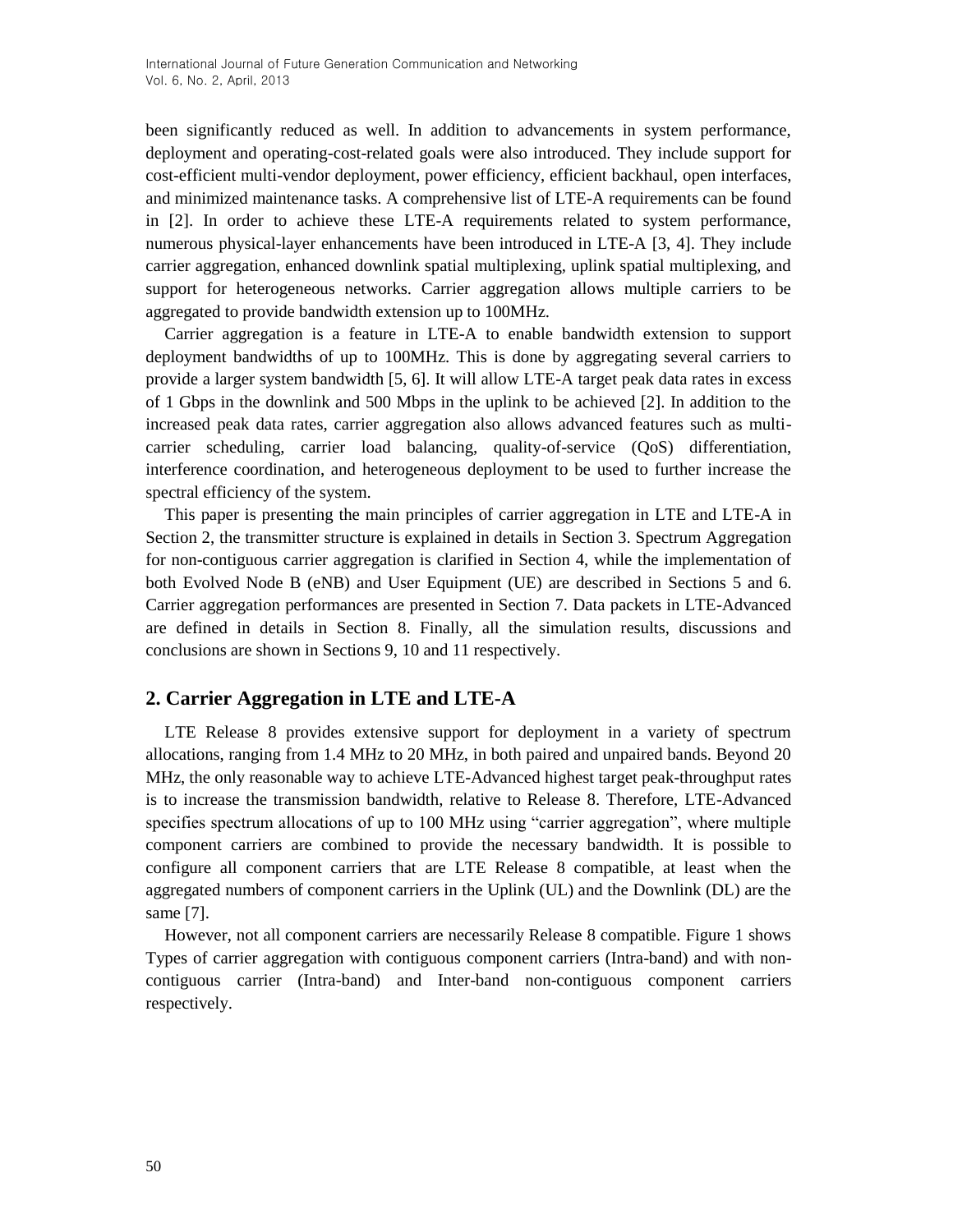

**Figure 1. Three types of carrier aggregation [7]**

In order, to insure the backward compatibility of eNB resource allocations, only minimum changes are required in the specifications if the scheduling, MIMO, Link Adaptation and HARQ are all performed in carrier groupings of 20MHz. For example, a user receiving information in the 100MHz bandwidth will need 5 receiver chains, one per each 20MHz block. Carrier aggregation is supported for both contiguous and non-contiguous component carriers, with each component carrier limited to a maximum of 110 Resource Blocks (RB) in the frequency domain (using LTE Release 8 numbering). It is possible to configure a UE to aggregate a different number of component carriers originating from the same eNB and possibly different bandwidths in the UL and the DL. Of course, in typical Time Division Duplex (TDD) deployments, the number of component carriers and the bandwidth of each component carrier in UL and DL will be the same.

The center frequency spacing of contiguously aggregated component carriers is in multiples of 300 kHz. This is in order to be compatible with the 100 kHz frequency increments of Release 8 while at the same time preserving the orthogonality of subcarriers with 15 kHz spacing. Depending on the aggregation scenario, the N<sup>\*300</sup> kHz spacing can be achieved by inserting a small number of unused subcarriers between contiguous component carriers. There are three scenarios for carrier aggregations:

#### **2.1 Intra-band aggregation with frequency contiguous component carriers (CCs)**

This is where a contiguous bandwidth wider than 20 MHz is used for CA as shown in Figure 1 (A). Although this may be a less likely scenario given frequency allocations today, it can be common when new spectrum bands like 3.5 GHz are allocated in the future in various parts of the world. The spacing between center frequencies of contiguously aggregated CCs is a multiple of 300 kHz to be compatible with the 100 kHz frequency raster of Release 8/9 and preserving orthogonally of the subcarriers with 15 kHz spacing.

#### **2.2 Intra-band aggregation with non-contiguous component carriers (CCs)**

This is where multiple CCs belonging to the same band are used in a non-contiguous manner as shown in Figure 1 (B). This scenario can be expected in countries where spectrum allocation is non-contiguous within a single band, when the middle carriers are loaded with other users, or when network sharing is considered. Therefore this model would fit operators in North America or Europe, who have fragmental spectrum in one band or share the same cellular network [8].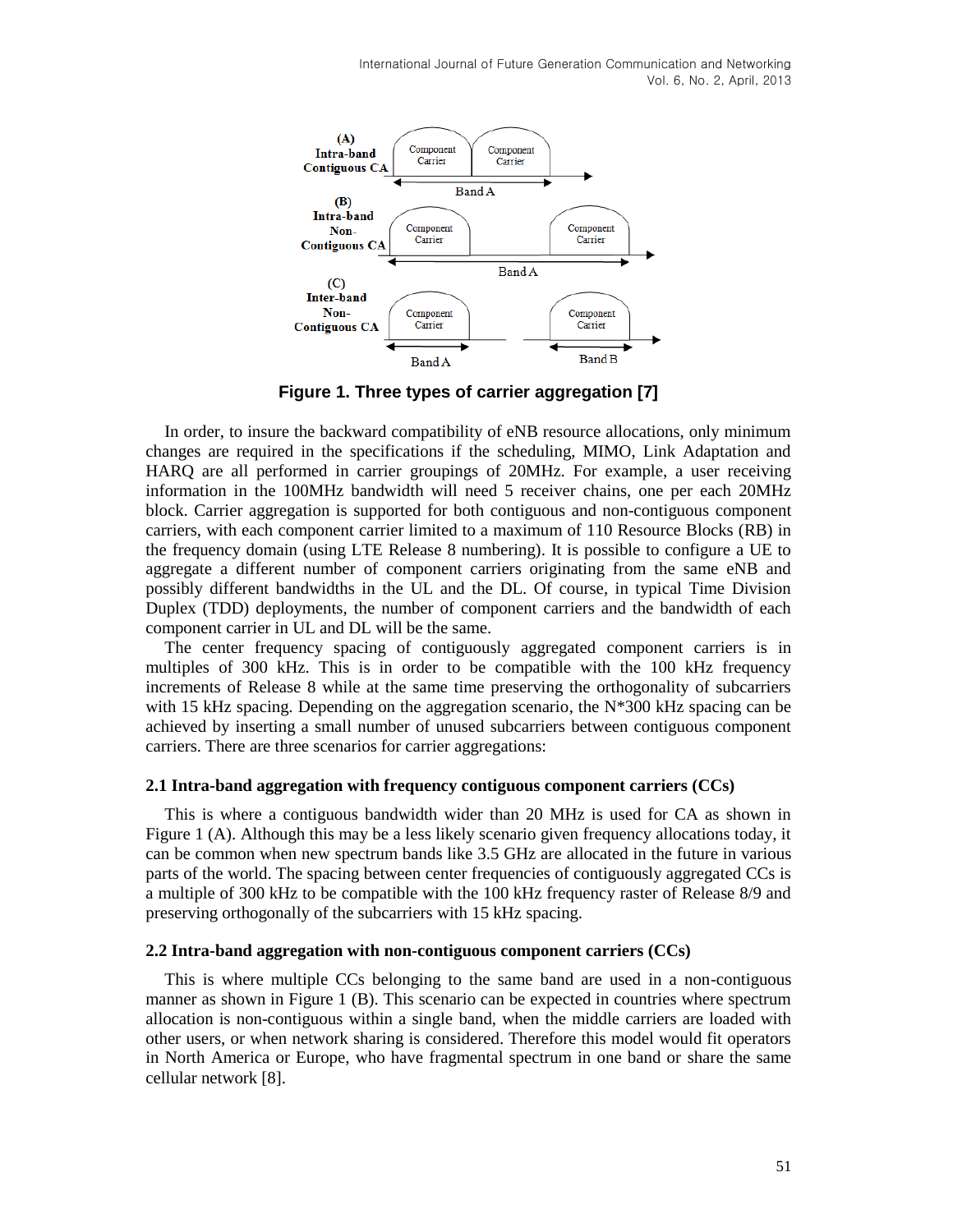#### **2.3 Inter-band aggregation with non-contiguous component carriers (CCs)**

Inter-band carrier aggregation implies that carriers in different operating bands are aggregated, see example in Figure 1 (C). Many RF properties within a band can, to a large extent, remain the same as for a single carrier case. For non-contiguous carrier aggregation, the component carriers are usually separated by a sufficient frequency gap; therefore, the interference between aggregated bands is negligible. However, there are still frequency bands belonging to other systems adjacent to each component carrier that may cause interference. In a high-speed mobile environment, large Doppler frequency shift, nonlinear frequency response of a power amplifier and/or the asymmetric characteristic of a crystal oscillator and the effect of frequency aliasing may affect the orthogonality between adjacent frequency bands and may potentially cause inter-band interference. The aliasing effect may significantly degrade the BER performance, especially when high-order modulation schemes are used. Therefore, for both contiguous and non-contiguous carrier aggregation, the guard bands for a component carrier should be carefully set to suppress the intra-system and/or inter-system interference, while maintaining high spectral efficiency in data transmission [9].

### **3. LTE-A Transmission Structure**

The LTE-A transmission structure has the same basic format as LTE. However, due to the introduction of carrier aggregation, the total system bandwidth may be extended by combining multiple component carriers, each of which corresponds to an LTE compliant bandwidth.

In the downlink, the number of Transport Blocks (TBs) transmitted simultaneously to each UE may be increased with carrier aggregation since the maximum two TBs per subframe are applied per component carrier.

In the uplink, the basic multiple access scheme is enhanced to support noncontiguous allocation of Resource Blocks (RBs) to each UE so called clustered DFT-spread Orthogonal frequency-division multiplexing (OFDM). This allows for improved multiuser gain since each UE can be more accurately allocated to RBs where the corresponding channel is strong. However, a side-effect is that the PAPR of the transmitted signal is slightly degraded due to the resulting discontinuities in the mapping of the DFT-spread signal to subcarriers [10].

In addition, due to the introduction of SU-MIMO spatial multiplexing in the uplink, up to two TBs may be simultaneously transmitted per subframe and component carrier. The resulting uplink transmission structure (per component carrier) is shown in Figure 2.



**Figure 2. LTE-A Uplink transmission structure [10]**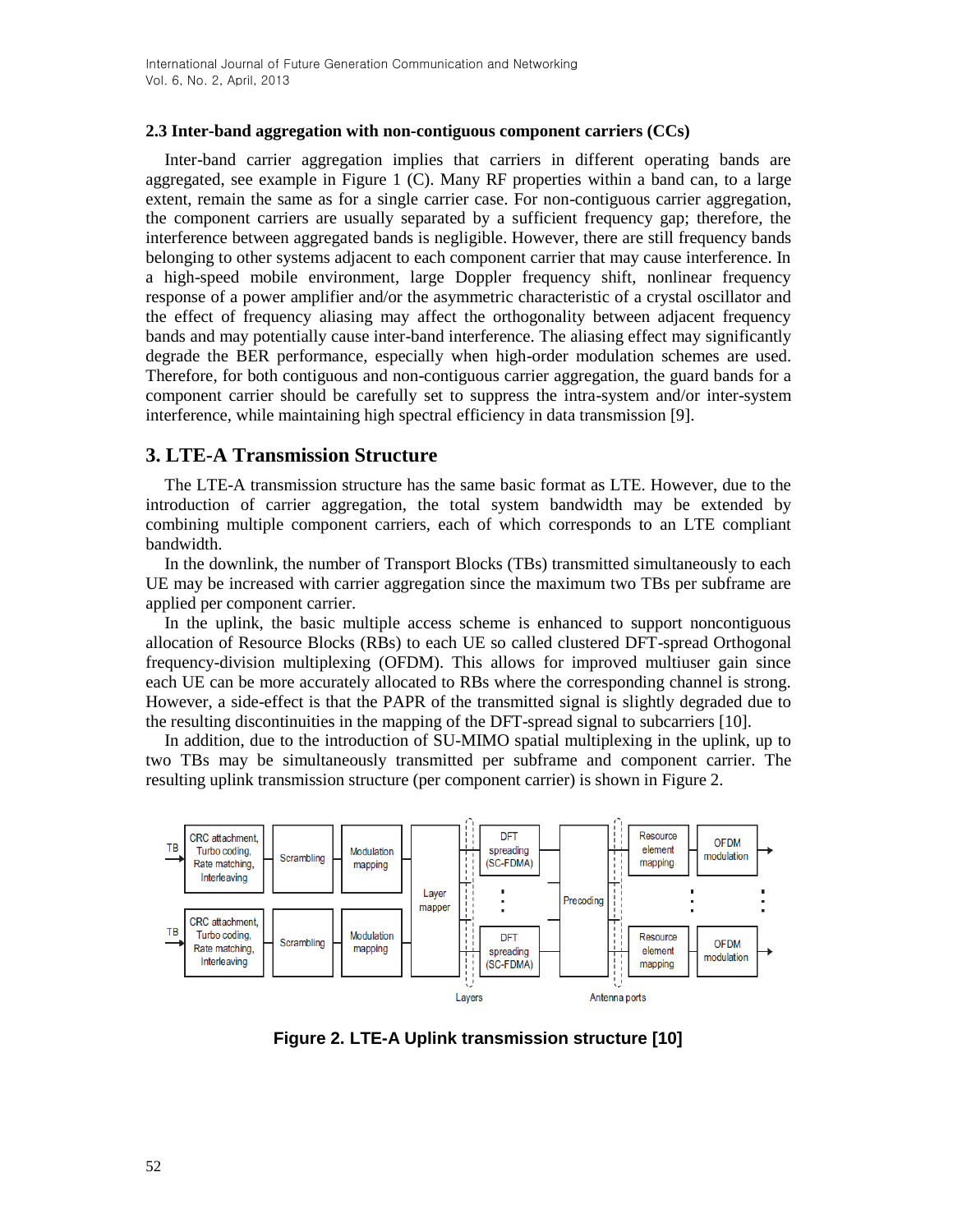# **4. Spectrum Aggregation**

For aggregation of non-contiguous component carriers, each carrier should meet existing LTE spectrum requirements such as emission mask, adjacent channel leakage and spurious emission to provide backward compatibility and ensure minimal interference to adjacent carriers. An example is shown in Figure 3 for the non-contiguous frequency division duplexing (FDD) [11] deployment scenario from Table 1, 40 MHz FDD using 10 MHz (1.8  $GHz$ ) + 10 MHz (2.1 GHz) + 20 MHz (2.6 GHz). In this case, each component carrier is provisioned with guard band to minimize spurious emissions into adjacent bands [12].



**Figure 3. Non-contiguous FDD deployment over multiple bands [12]**

In case of contiguous carrier aggregation, however, large guard band is not necessary. Therefore by removing or relaxing the guard band between adjacent carriers of the same eNB, a more efficient use of the available spectrum is possible. In addition, for the downlink, a single IFFT may be used, which reduces implementation complexity and provide some cost saving.

| Deployment Scenario                  |                                                   | <b>Carrier Aggregation</b>                                                                                   |                           |  |                     |
|--------------------------------------|---------------------------------------------------|--------------------------------------------------------------------------------------------------------------|---------------------------|--|---------------------|
|                                      | Contiguous single band                            | UL: 2x20MHz(3.5 GHz)                                                                                         |                           |  |                     |
|                                      | <b>UL:40 MHz</b>                                  | DL:4x20 MHz(3.5 GHz)                                                                                         |                           |  |                     |
|                                      | DL: 80 MHz                                        |                                                                                                              |                           |  |                     |
| <b>FDD</b>                           | Non-contiguous                                    | UL: $10 \text{ MHz} (1.8 \text{ GHz})+$<br>10 MHz(2.1 GHz)+<br>20 MHz $(2.6$ GHz)<br>$DL: 10 MHz(1.8 GHz)$ + |                           |  |                     |
|                                      | multiple bands<br><b>UL:40 MHz</b><br>$DL:40$ MHz |                                                                                                              |                           |  |                     |
|                                      |                                                   |                                                                                                              |                           |  | $10 MHz(2.1 GHz)$ + |
|                                      |                                                   |                                                                                                              |                           |  | 20 MHz $(2.6$ GHz)  |
|                                      | <b>TDD</b>                                        | Contiguous single band                                                                                       | $5x20$ MHz $(2.3$ GHz $)$ |  |                     |
|                                      |                                                   | 100 MHz                                                                                                      |                           |  |                     |
| Non-Contiguous single<br>band 80 MHz |                                                   | $2x20 \text{ MHz} (2.6 \text{ GHz}) + 2x20$<br>MHz(2.6 GHz)                                                  |                           |  |                     |

**Table 1. LTE-A deployment scenarios [13]**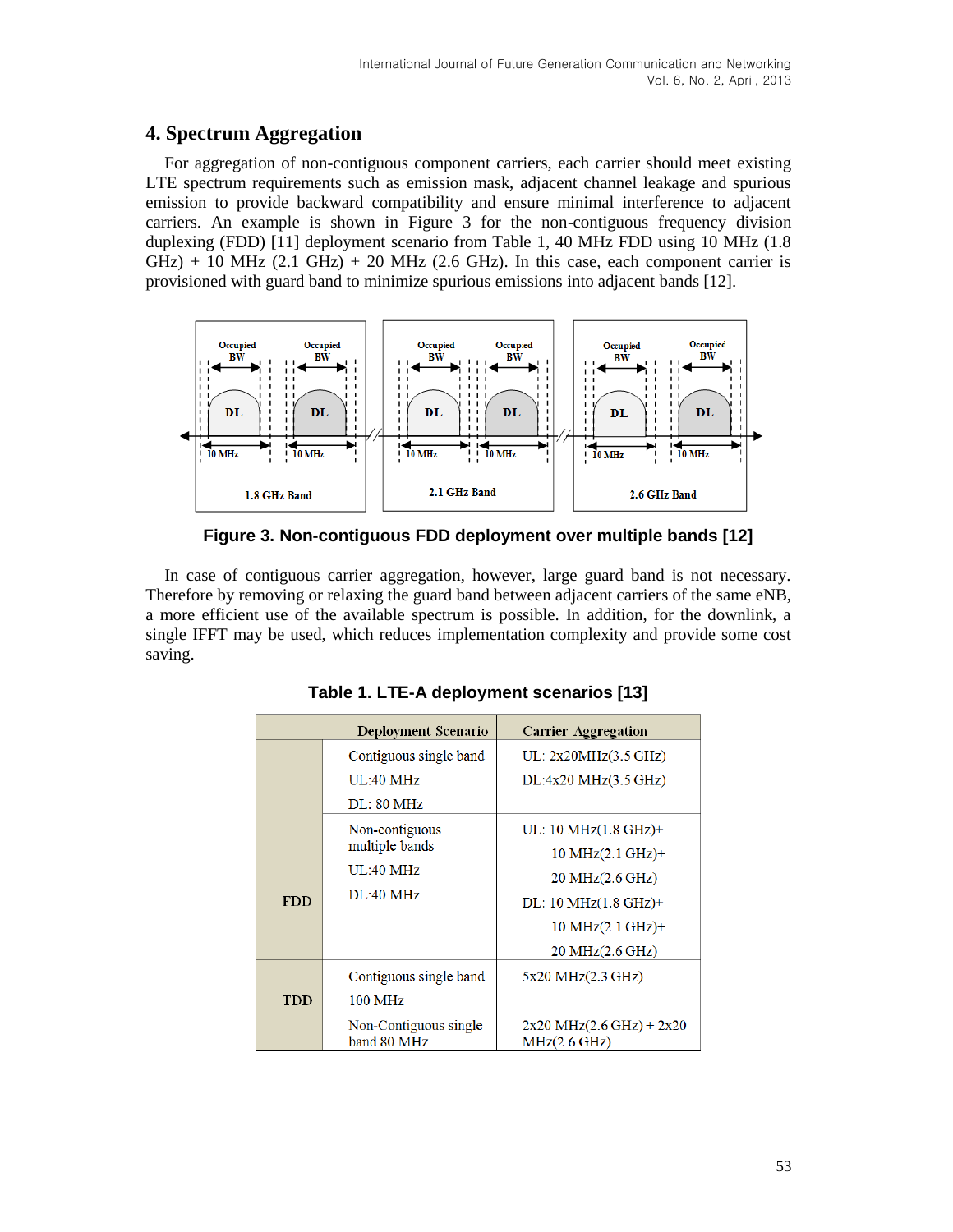However, due to LTE channel raster of 100 kHz and 15 kHz subcarrier spacing, the spacing between the center frequencies of the carriers must be a multiple of 300 kHz to satisfy both conditions. This is shown in Figure 4 where a number of unused subcarriers are placed between carriers to ensure the separation between center frequencies is a multiple of 300 kHz. The reclaimed spectrum may be used to provide additional guard band. Although the above two examples are for FDD, similar conclusions may be drawn for TDD systems.



**Figure 4. Contiguous FDD deployment in a single band [12]**

### **5. Evolved Node B Implementation**

A block diagram of the downlink transmitter chain is shown in Figure 5 for contiguous carrier aggregation. Because the aggregated carriers are contiguous, a single transmitter chain including one IFFT may be used. However, current Linear Power Amplifier (LPA) technologies are capable of supporting 20-30 MHz modulation bandwidth at the required efficiencies. In order to efficiently support the large bandwidth required for LTE-A, LPA combining techniques need to be considered. Techniques often considered for combining LPA resources include hybrid combining, cavity combining, coherent combining and combining using Fourier Transform Matrix. The choice of combiner techniques depends on trade-offs between design criteria such as cost, complexity, LPA bandwidth, total transmission bandwidth and whether the bands to be combined are contiguous or noncontiguous.



**Figure 5. Transmitter block diagram for downlink carrier aggregation**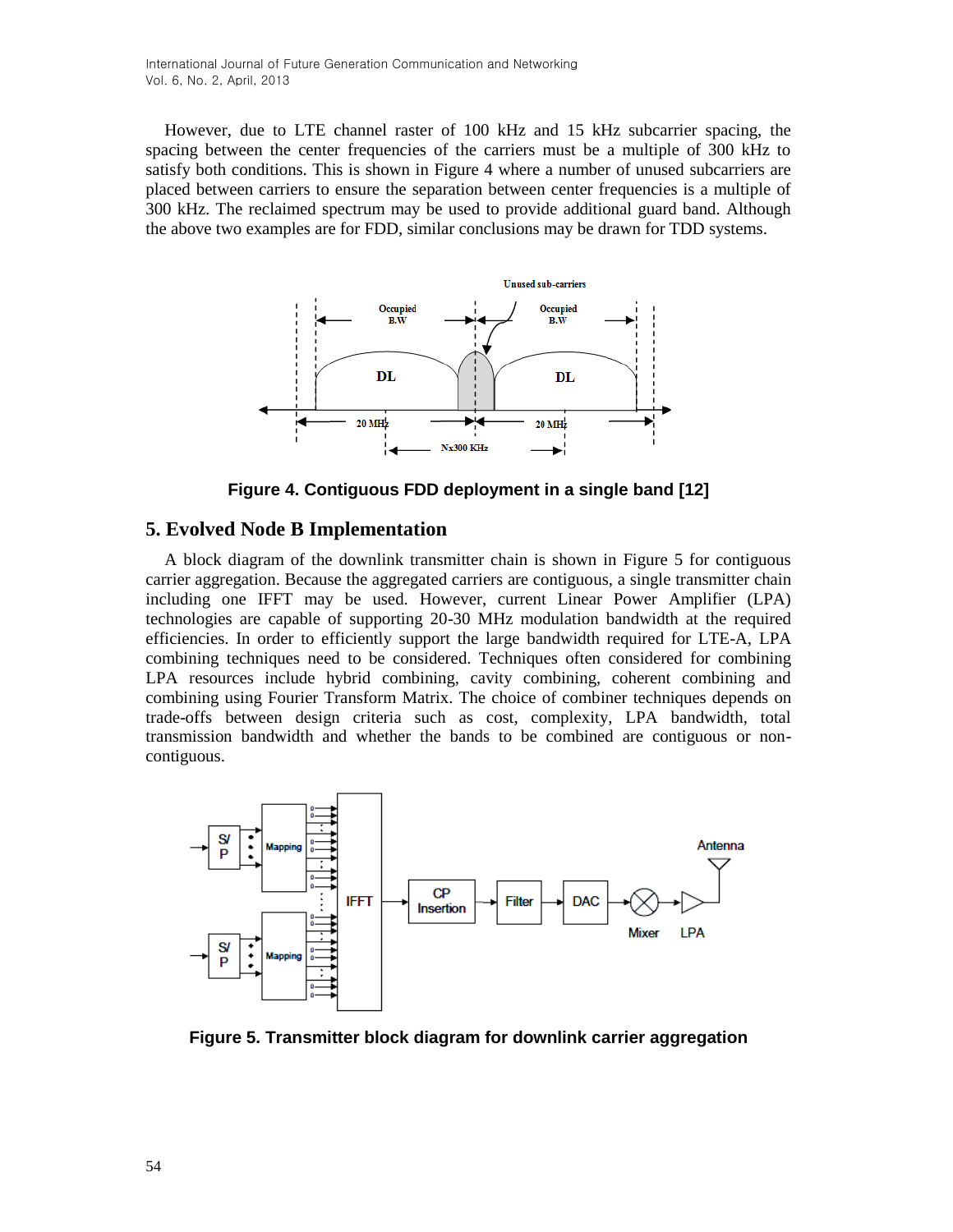For non-contiguous aggregation, LPA should not be a concern as multiple transmitter chains including IFFTs are required. In this case, however, the transmitters must be carefully designed and isolated to prevent mixing of the signals that can lead to spurious emissions.

#### **6. User Equipment Implementation**

In LTE uplink, Single-Carrier Frequency Division Multiple Access (SC-FDMA) using DFT-Spread OFDM is the physical layer access scheme. SC-FDMA has many similarities to OFDM; chief among them is frequency domain orthogonality among users. SC-FDMA also has a low power amplifier de-rating requirement, thereby conserving battery life or extending range  $[14]$ . Carrier aggregation is supported in the uplink using N×SC-FDMA. A block diagram of the uplink demonstrating  $N \times SC$ -FDMA for  $N=2$  is shown in Figure 6. Similar to the downlink, a single transmitter chain may be used since the aggregated carriers are contiguous. However, N DFT-IFFT pairs are required to implement carrier aggregation in the uplink [15].



**Figure 6. Transmitter block diagram for uplink carrier aggregation**

Therefore, with carrier aggregation, single carrier property in the uplink is no longer preserved when transmitting on multiple carriers. As a result, the cubic metric increases which require larger back-off in the power amplifier, thereby reducing the maximum transmit power at the UE. A comparison of the cubic metric for different number of SC-FDMA carriers is shown in Figure 7.



**Figure 7. Cubic metric comparison for N×SC-FDMA**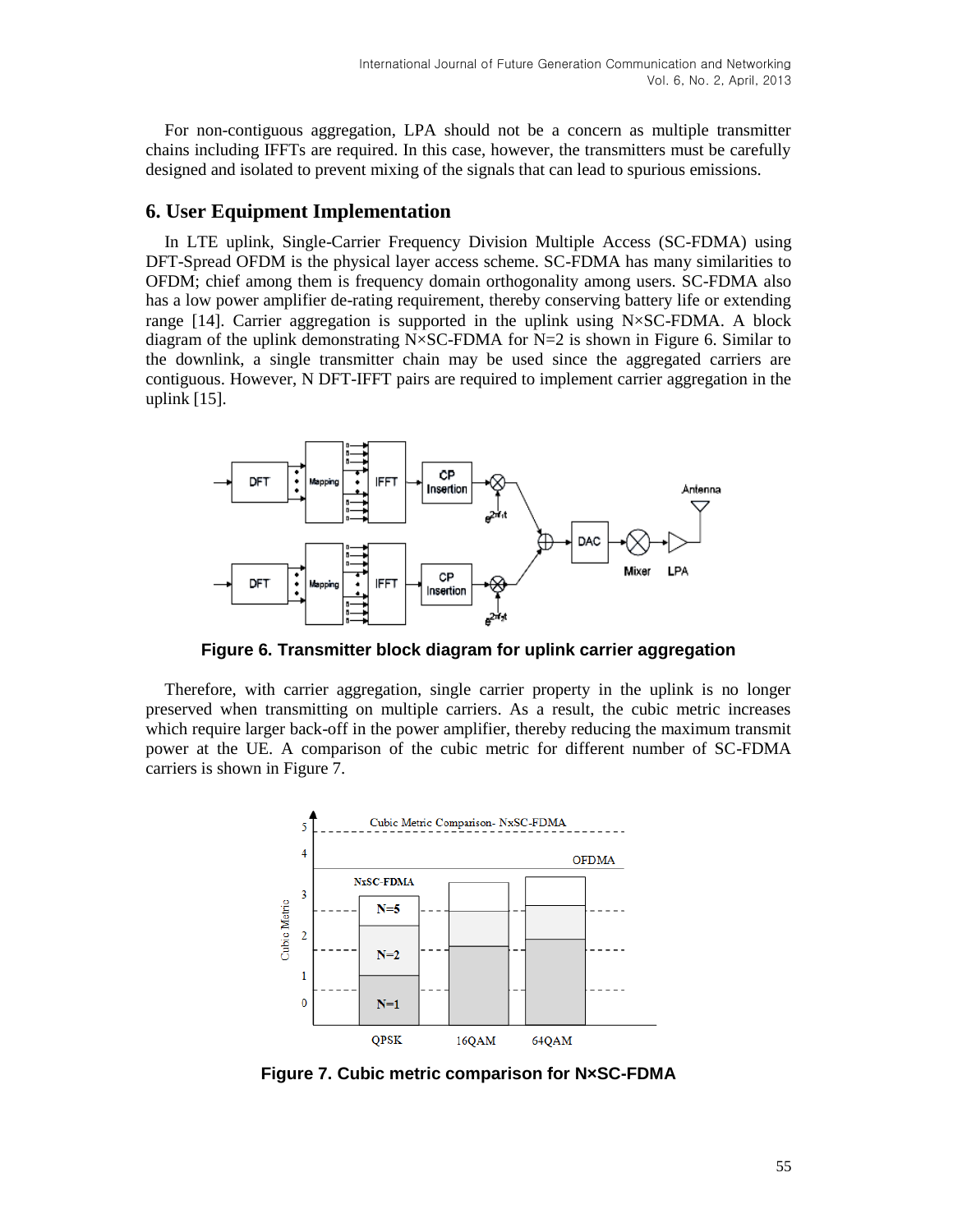From the figure above, it is seen that there is a substantial increase in cubic metric when transmitting on multiple uplink carriers. However, multi-carrier transmission will generally be restricted to UEs in good channel condition; therefore should be no loss of coverage for those users. Instead, higher transmission power will be required which may impact battery life. On the other hand, users at the cell-edge will most likely be scheduled only on a single carrier. In this case, coverage may actually be improved since the eNB has the ability to dynamically assign the users to the best uplink carrier.

## **7. Carrier Aggregation Performance**

The use of carrier aggregation benefits system performance in two ways; firstly, there is an increased peak data rate when enabling the aggregation of spectra for more than single frequency band. The theoretical peak data rate from the combination use of carrier aggregation with total of 40 MHz spectrum and up to eight antennas reaches up to 1 Gbps in the downlink and in the uplink up to 500 Mbps with the technologies. Secondly, improved average user throughput, especially when the number of users is not too high. Joint carrier scheduling in the eNodeB allows the optimal selection of the carrier to use thus leading to better performance and optimal load balancing between the carriers.

# **8. Data Packets in LTE-Advanced**

In LTE, data is encapsulated in a medium-access control (MAC) packet data unit (PDU) and forwarded to the physical (PHY) layer for transmission over the air. The size of the supportable transmission packet is given by the transport-block-size (TBS) table using the procedure with carrier aggregation; however, the supportable data packet size will increase significantly. Instead of expanding the TBS table, LTE-A adopted the approach shown in Figure 8, whereby the physical layer remains the same as in LTE Rel-8. The MAC PDU is instead segmented into multiple packet data units such that each data packet will fit into one carrier. This interface requires minimal changes to the physical-layer specifications, and also allows individual control for the transmission of data on each of the carriers. However, separate HARQ processing and associated control signaling is required for each of the component carriers. Separate HARQ is advantageous because, if one of the segmented packets is received in error, only that packet need be retransmitted, not the entire MAC PDU. In addition, separate physical-layer processing allows individual link adaptation and MIMO support for each carrier. This can improve throughput since the amount of data transmitted on each carrier can be independently matched to the channel conditions on each carrier. However, an increase in overhead is expected due to the segmentation process. Thus, this method is not efficient for small packet size, and therefore smaller packets should not be transmitted on multiple carriers. For large packet size, however, this increased overhead is expected to be only a small fraction of the packet size. The data transmission chain in Figure 8 is valid both for the downlink and for the uplink. In the downlink, OFDM is used and multiple transmitter chains will be required for non-contiguous aggregation. With contiguous aggregation, a single transmitter chain with one IFFT may be used. In the uplink, carrier aggregation is supported using N-SC-FDMA transmission. With carrier aggregation, the single-carrier property in the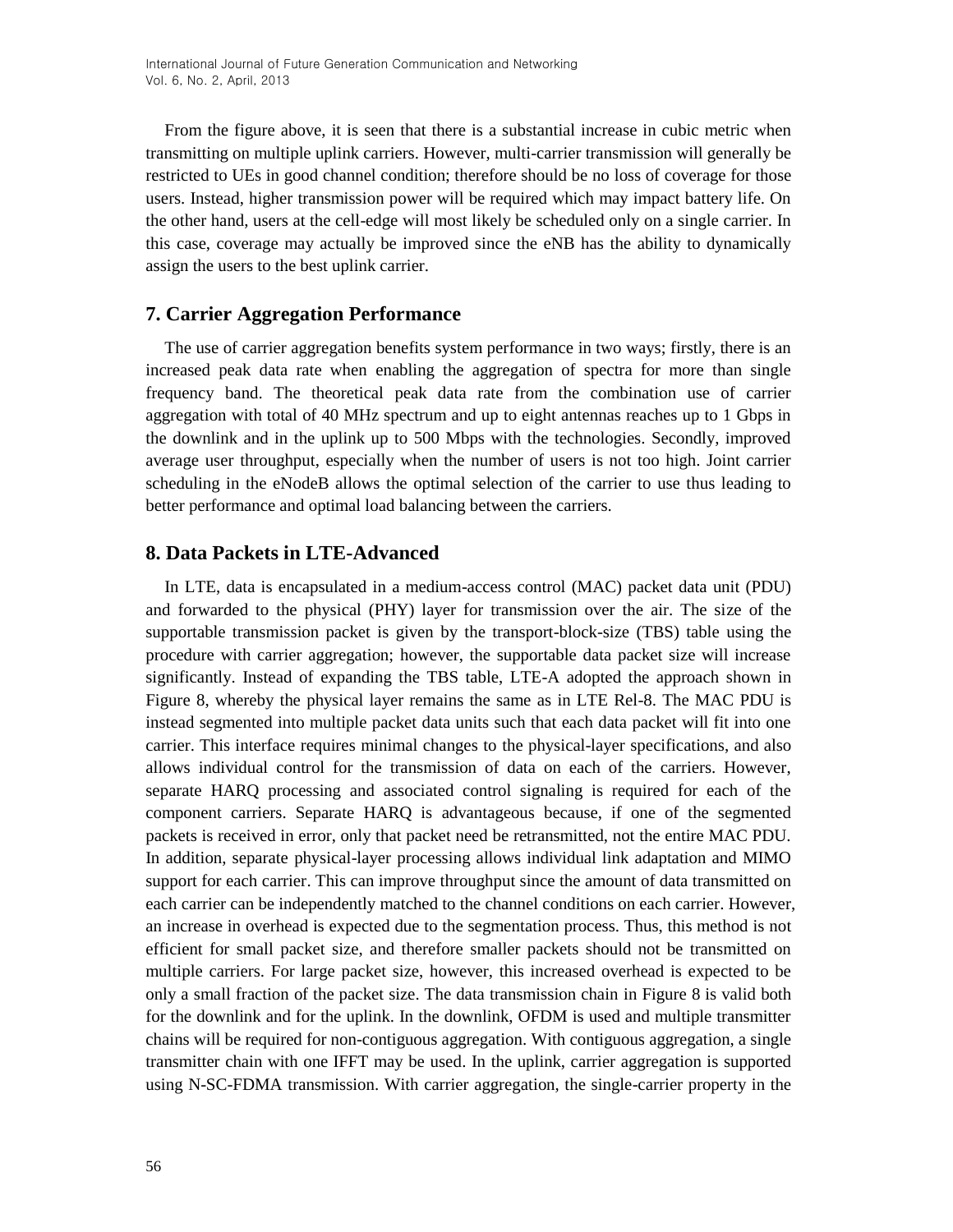uplink is no longer preserved when transmitting on multiple carriers. As a result, the cubic metric increases, which require larger back-off in the power amplifier, thereby reducing the maximum transmit power at the UE. For instance, when transmitting on two simultaneous carriers, the peak output power of the user is reduced by approximately 1–2 dB. As a result, there may be a loss of coverage of LTE-A users transmitting on multiple carriers simultaneously. This can be compensated for by smart scheduling, whereby users with poor channel conditions will be restricted to transmitting in just a single carrier [1].



**Figure 8. Data transmission for carrier aggregation**

### **9. Simulation Results**

The program SystemVue (product of Agilent Company) is used to clarify the types of Intra band Contiguous Component Carriers on LTE-Advanced. The results show the CA Spectrum Power simulation for different bandwidths of LTE-Advanced System (30 MHz and 100 MHz) [16].

# **10. LTE-Advanced Downlink Non-Contiguous Component Carriers to support 30 MHz -100 MHz**

The program simulation is use to generate LTE-Advanced downlink signals with noncontiguous carrier aggregation within a single band, because it cannot generate multi-band carrier aggregation. The frequency band (center frequency), bandwidth of the component carrier, oversampling ratio and the number of Tx antennas can be changed in the parameter tab.

Operating bands of LTE-Advanced will involve E-UTRA operating bands as well as possible IMT bands identified by ITU-R. E-UTRA is designed to operate in the operating bands as defined in [17]. E-UTRA operating bands are shown in Table 2.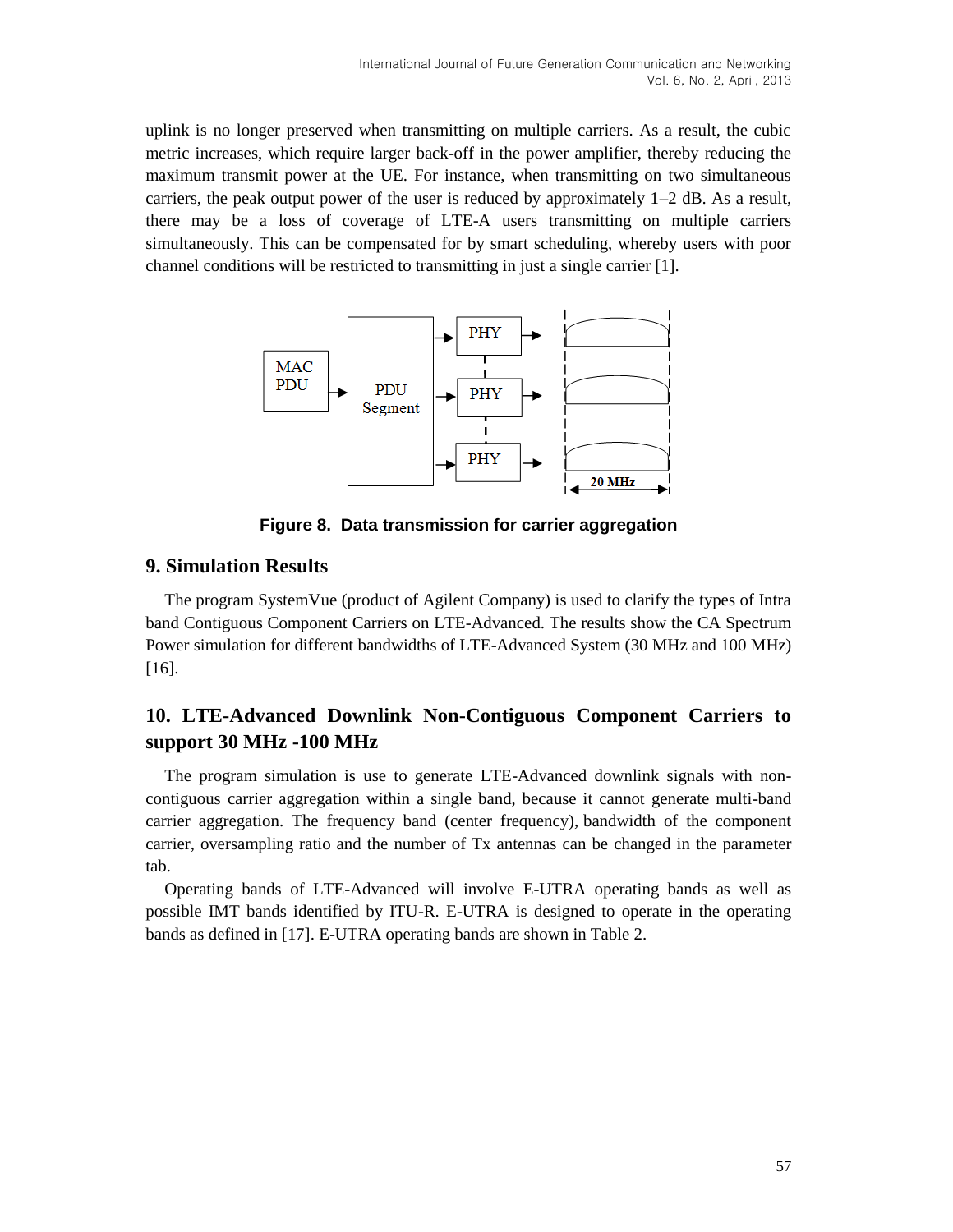| <b>E-UTRA</b><br>Operating<br><b>Band</b> | <b>Uplink (UL) operating band</b><br><b>BS</b> receive<br><b>UE</b> transmit |                          | Downlink (DL) operating band<br><b>BS</b> transmit<br><b>UE</b> receive |                                             |  |
|-------------------------------------------|------------------------------------------------------------------------------|--------------------------|-------------------------------------------------------------------------|---------------------------------------------|--|
|                                           | FUL low                                                                      | $-$ F <sub>UL_high</sub> | F <sub>DL</sub> low                                                     | $-$ F <sub>DL_high</sub>                    |  |
| 1                                         | <b>1920 MHz</b>                                                              | 1980 MHz                 | 2110 MHz                                                                | <b>2170 MHz</b>                             |  |
| $\overline{2}$                            | <b>1850 MHz</b><br>—                                                         | 1910 MHz                 | 1930 MHz                                                                | 1990 MHz<br>—                               |  |
| $\overline{3}$                            | <b>1710 MHz</b>                                                              | 1785 MHz                 | <b>1805 MHz</b>                                                         | 1880 MHz                                    |  |
| $\overline{4}$                            | <b>1710 MHz</b>                                                              | <b>1755 MHz</b>          | <b>2110 MHz</b>                                                         | <b>2155 MHz</b>                             |  |
| $\overline{5}$                            | <b>824 MHz</b>                                                               | <b>849 MHz</b>           | <b>869 MHz</b>                                                          | 894MHz                                      |  |
| $6^{Note 1}$                              | 830 MHz                                                                      | 840 MHz                  | <b>875 MHz</b>                                                          | <b>885 MHz</b>                              |  |
| 7                                         | <b>2500 MHz</b><br>$\overline{\phantom{0}}$                                  | <b>2570 MHz</b>          | <b>2620 MHz</b>                                                         | <b>2690 MHz</b><br>$\overline{a}$           |  |
| $\overline{8}$                            | <b>880 MHz</b><br>$\overline{\phantom{0}}$                                   | 915 MHz                  | 925 MHz                                                                 | <b>960 MHz</b><br>$\overline{a}$            |  |
| $\overline{9}$                            | 1749.9 MHz<br>$\overline{a}$                                                 | 1784.9 MHz               | 1844.9 MHz                                                              | 1879.9 MHz<br>$\overline{a}$                |  |
| $\overline{10}$                           | <b>1710 MHz</b><br>$\overline{a}$                                            | <b>1770 MHz</b>          | <b>2110 MHz</b>                                                         | $\equiv$<br><b>2170 MHz</b>                 |  |
| 11                                        | 1427.9 MHz<br>$\equiv$                                                       | [1447.9]<br><b>MHz</b>   | 1475.9 MHz                                                              | [1495.9]<br>$\equiv$<br><b>MHz</b>          |  |
| $\overline{12}$                           | <b>698 MHz</b><br>$\overline{\phantom{0}}$                                   | <b>716 MHz</b>           | <b>728 MHz</b>                                                          | <b>746 MHz</b><br>$\qquad \qquad -$         |  |
| 13                                        | <b>777 MHz</b><br>$\overline{\phantom{0}}$                                   | <b>787 MHz</b>           | 746 MHz                                                                 | <b>756 MHz</b><br>$\overline{\phantom{0}}$  |  |
| 14                                        | <b>788 MHz</b><br>—                                                          | 798 MHz                  | <b>758 MHz</b>                                                          | 768 MHz<br>—                                |  |
| $\overline{15}$                           | Reserved                                                                     |                          | Reserved                                                                |                                             |  |
| $\overline{16}$                           | Reserved                                                                     |                          | Reserved                                                                |                                             |  |
| $\overline{17}$                           | 704 MHz<br>—                                                                 | 716 MHz                  | 734 MHz                                                                 | 746 MHz<br>-                                |  |
| 18                                        | 815 MHz                                                                      | 830 MHz                  | 860 MHz                                                                 | 875 MHz<br>$\overline{\phantom{0}}$         |  |
| 19                                        | 830 MHz                                                                      | 845 MHz                  | <b>875 MHz</b>                                                          | 890 MHz                                     |  |
| $\overline{20}$                           | 832 MHz                                                                      | <b>862 MHz</b>           | <b>791 MHz</b>                                                          | 821 MHz                                     |  |
| $\overline{21}$                           | 1447.9 MHz                                                                   | 1462.9 MHz               | 1495.9 MHz                                                              | 1510.9 MHz                                  |  |
| $\overline{22}$                           | [3410] MHz                                                                   | [3500] MHz               | [3510] MHz                                                              | [3600] MHz                                  |  |
|                                           |                                                                              |                          |                                                                         |                                             |  |
| $\overline{33}$                           | <b>1900 MHz</b><br>$\equiv$                                                  | <b>1920 MHz</b>          | <b>1900 MHz</b>                                                         | <b>1920 MHz</b><br>$\overline{\phantom{0}}$ |  |
| 34                                        | <b>2010 MHz</b><br>$\overline{a}$                                            | <b>2025 MHz</b>          | <b>2010 MHz</b>                                                         | <b>2025 MHz</b><br>$\overline{\phantom{0}}$ |  |
| 35                                        | 1850 MHz<br>$\overline{\phantom{0}}$                                         | 1910 MHz                 | <b>1850 MHz</b>                                                         | <b>1910 MHz</b><br>$\overline{a}$           |  |
| 36                                        | <b>1930 MHz</b><br>$\overline{\phantom{0}}$                                  | <b>1990 MHz</b>          | 1930 MHz                                                                | <b>1990 MHz</b><br>$\overline{\phantom{0}}$ |  |
| 37                                        | 1910 MHz<br>$\overline{\phantom{0}}$                                         | 1930 MHz                 | 1910 MHz                                                                | 1930 MHz<br>$\overline{\phantom{0}}$        |  |
| 38                                        | 2570 MHz<br>$\overline{\phantom{0}}$                                         | 2620 MHz                 | <b>2570 MHz</b>                                                         | 2620 MHz<br>$\overline{\phantom{0}}$        |  |
| 39                                        | 1880 MHz<br>$\overline{\phantom{0}}$                                         | 1920 MHz                 | 1880 MHz                                                                | <b>1920 MHz</b><br>-                        |  |
| 40                                        | 2300 MHz<br>$\overline{\phantom{0}}$                                         | 2400 MHz                 | 2300 MHz                                                                | 2400 MHz<br>$\overline{\phantom{0}}$        |  |
| $\overline{[41]}$                         | [3400] MHz                                                                   | [3600] MHz               | 3400] MHz                                                               | [3600] MHz                                  |  |
| Note 1: Band 6 is not applicable.         |                                                                              |                          |                                                                         |                                             |  |

## **Table 2. Operating bands for LTE-Advanced (E-UTRA operating bands) [18]**

#### **10.1. Simulation of non- Contiguous CCs to support Channel Bandwidth 30 MHz**

LTE-Advanced system is built using simulation and necessary tools and after execution bandwidth channel is calculated. It is clear that 30 MHz is the maximum bandwidth with transmission bandwidth configuration 30 MHz LTE-Advanced non-contiguous carrier aggregation (5 MHz+5 MHz component carriers) and data of the designed system is broadcasted over the operating band 6 which is included as one of the bands of LTE-Advanced in Table 2.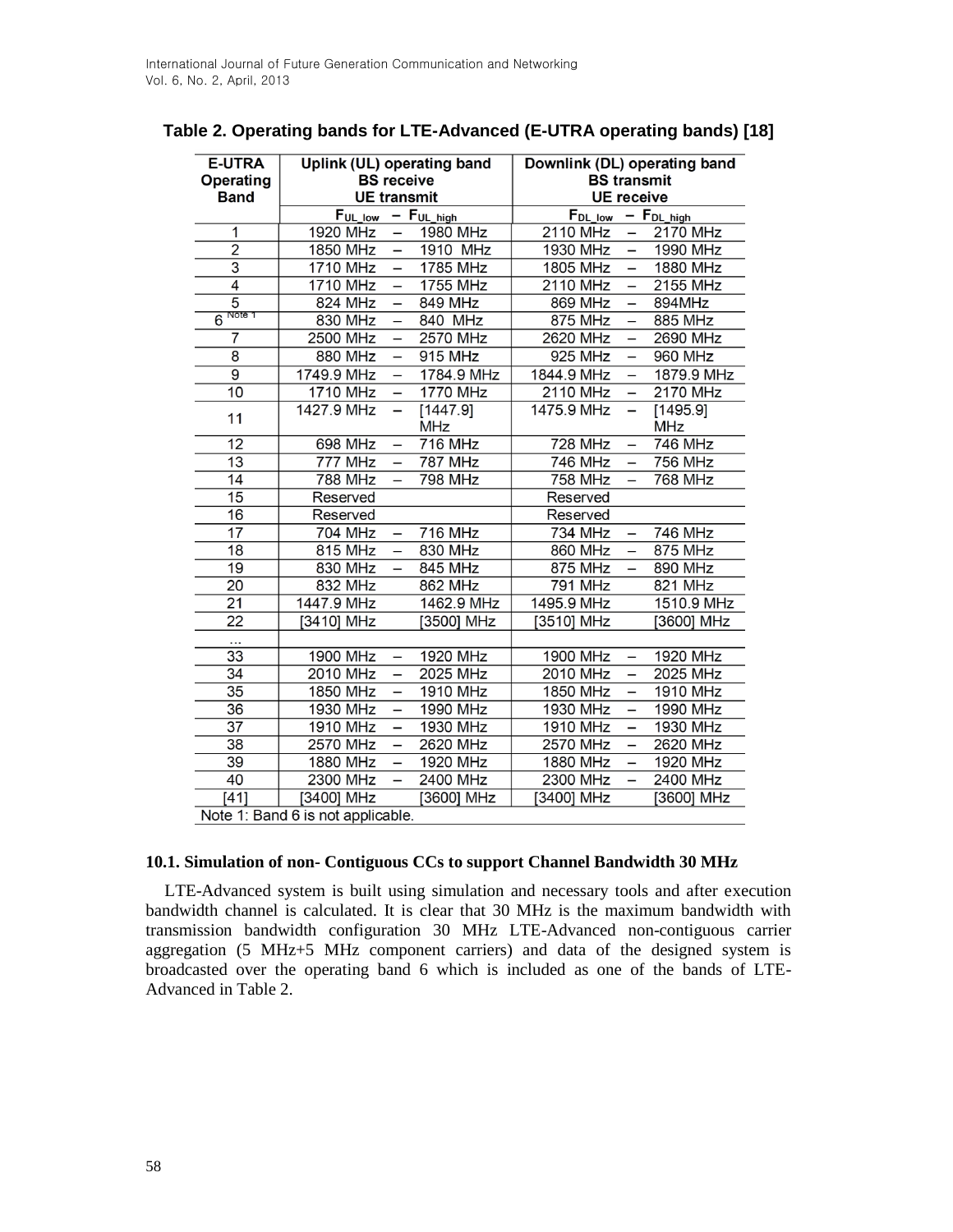International Journal of Future Generation Communication and Networking Vol. 6, No. 2, April, 2013



**Figure 9. LTE-A non-contiguous CCs with channel bandwidth 30 MHz**

#### **10.2. Simulation of non-Contiguous CCs to support channel bandwidth 100 MHz**

Through carrier aggregation technique (which is supported by LTE-Advanced) bandwidth channel can be calculated for the system. In this case, Simulink and tools are used to build the current system to support 100 MHz LTE-Advanced non-contiguous carrier aggregation (2x20 MHz+2x20 MHz component carriers) is simulated. Figure 10 shows the downloading of 80 MHz transmission bandwidth configuration LTE-Advanced signal and data of the designed system is broadcasted over the operating band 41 (3400 MHz- 3600 MHz) which is included as one of the bands of LTE-Advanced in Table 2.



**Figure 10. LTE-A non-contiguous CCs with channel bandwidth 100 MHz**

From the deployment scenarios for LTE-Advanced it is clear that single–band noncontiguous shown in Figure 9 has the number of LTE-A component carriers equal to  $2 (1x5+)$ 1x5 MHz) while Figure 10 has the number of LTE-A component carriers equal to 4 ( $2x20 +$ 2x20 MHz) and the bands for LTE-A carriers is 3.5 GHz. The used modes of duplex are FDD only.

The simulation results presented demonstrate the high potential of LTE-Advanced in terms of both, overall spectral efficiency which benefit all of operators and high cell-edge performance that benefit the end-user. In addition, this research proved that enhancement of LTE-A which includes bandwidth equal to 100 MHz and peak data rate 1 Gbps. The new implemented LTE-A presented better performance, larger bandwidth and better peak data rate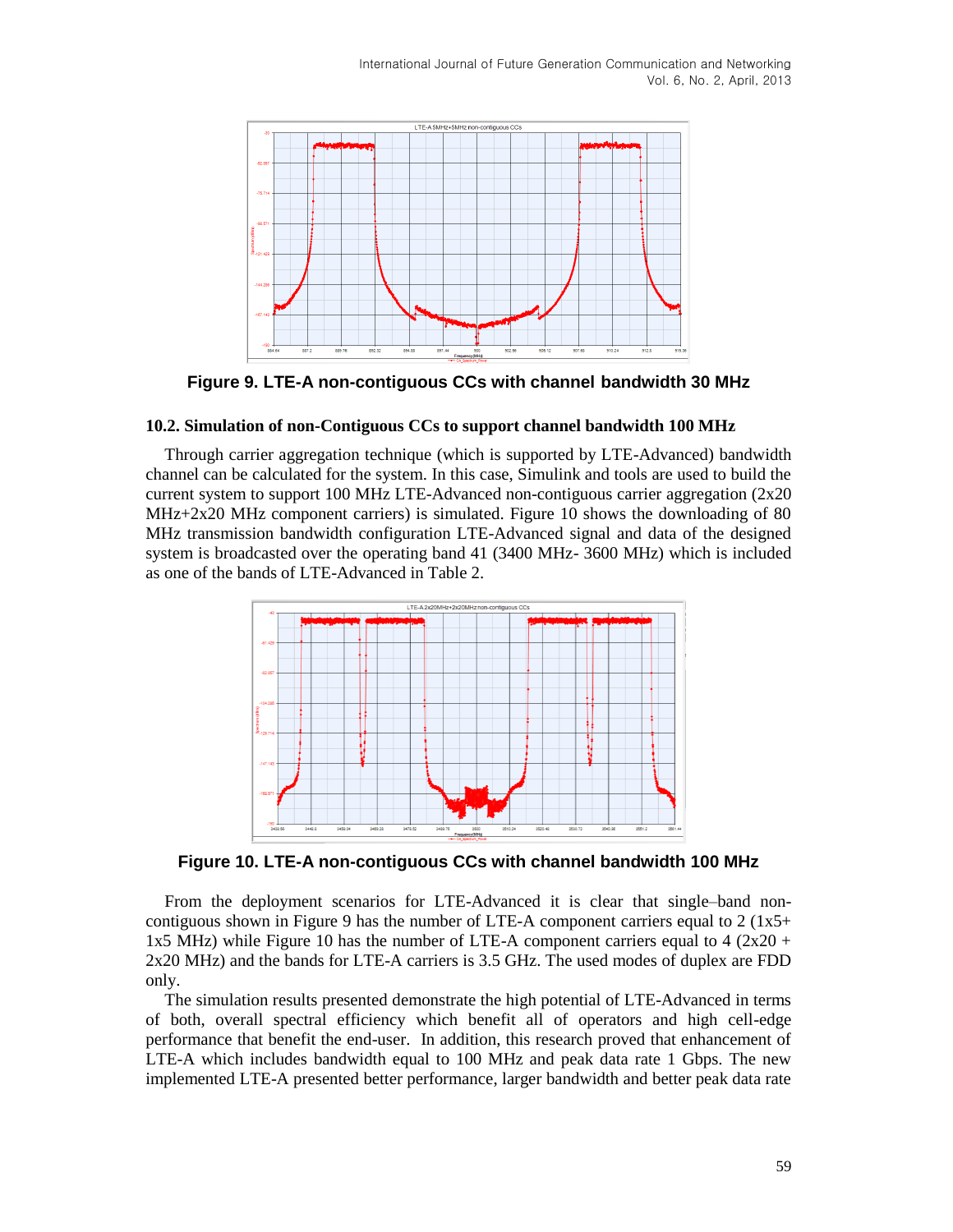at the same level of efficiency of LTE-A system; The new design supports bandwidths of 30 MHz and 100 MHz with progressive peak data rate exceeds 4 Gbps. The main advantages of designed system is because, they are getting better coverage and improve spectral efficiency (cell edge and average) which is achieved through robust interference management and greater flexibility with wideband deployments by employing wider bandwidth by carrier aggregation across bands.

## **11. Conclusions**

As mentioned earlier, there are two types of carrier aggregation: contiguous; and noncontiguous. Noncontiguous carrier aggregation can be in the form of intra-band or inter-band. The different types of carrier aggregation will result in different deployment scenarios. LTE-A non-contiguous downlink system has been designed and simulated using SystemVue 2011 Program to show the main performance of intra band non-contiguous carrier aggregation for different frequencies between 30 MHz - 100 MHz. In practice, a mobile station is typically able to measure two carriers at the same time in active mode. The mobile station's battery consumption may be increased due to the activation of several carriers which required continuously monitored and measured. While the cost and complexity of some hardware and software components may only depend on the total bandwidth, the cost/complexity, in general, would scale with the number of component carriers. This paper discussed the types of carrier aggregation and focused on non-contiguous type. In fact non-contiguous subcarrier allocation is supported in clustered DFT-S-OFDM. In contrast, SC-FDMA supports contiguous subcarrier allocation. Clustered SC-FDMA transmission can provide more flexible scheduling than SC-FDMA in LTE. The practical results which are shown in the above figures are expected in countries where spectrum allocation is non-contiguous within a single band, where the middle carriers are loaded with other users, or when network sharing is considered. Therefore this model would fit operators in North America or Europe, who have fragmental spectrum in one band or share the same cellular network.

### **References**

- [1] A. Ghosh and R. Ratasuk, "Essentials of LTE and LTE-A", Cambridge, UK, **(2011)**, pp. 160-168.
- [2] 3GPP TS 36.913, "Requirements for further advancements for Evolved Universal Terrestrial Radio Access (E-UTRA) – (LTE-Advanced)", v9.0.0, **(2009)**.
- [3] A. Ghosh, R. Ratasuk, B. Mondal, N. Mangalvedhe and T. Thomas, "LTE-advanced: next-generation wireless broadband technology", IEEE wireless communications, vol. 17, no. 3, **(2010)**, pp. 10–22.
- [4] A. Osseiran, E. Hardouin and A. Gouraud, "The road to IMT-advanced communication systems: state-of-theart and innovation areas addressed by the WINNER+project", IEEE Communications Magazine, vol. 47, no. 6, **(2009)**, pp. 38–47.
- [5] M. Iwamura, K. Etemad, F. Mo-Han, R. Nory and R. Love, "Carrier aggregation framework in 3GPP LTEadvanced," IEEE communications magazine, vol. 48, no. 8, **(2010)**, pp. 60–67.
- [6] R1-082468, "Carrier aggregation in LTE-Advanced", Ericsson, RAN1#53bis, Warsaw, **(2008)**.
- [7] T. Nakamura, "LTE-Advanced (3GPP Release 10 and beyond)-RF aspects", REV-090006 3GPP 2009 Workshop for Evaluation, Beijing, China, **(2009)**.
- [8] A. Z. Yonis, M. F. L .Abdullah and M. F. Ghanim, "Design and Implementation of Intra band Contiguous Component Carriers on LTE-A", International Journal of Computer Applications, vol. 41, no. 14, **(2012)** , pp. 25-30.
- [9] S. Ahmadi, "Mobile WiMAX A Systems Approach to Understanding IEEE 802.16m Radio Access Technology", Elsevier, United States, **(2011)**, pp. 637-638.
- [10] A. Sibille, C. Oestges and A. Zanella, "MIMO from theory to implementation", Elsevier, USA, **(2011)**, pp. 258.
- [11] A. Z. Yonis, M. F. L. Abdullah and M. F. Ghanim, "LTE-FDD and LTE-TDD for Cellular Communications", 31st International Conference PIERS, Kuala Lumpur, Malaysia, **(2012)** March 27-30, pp. 1416-1420**.**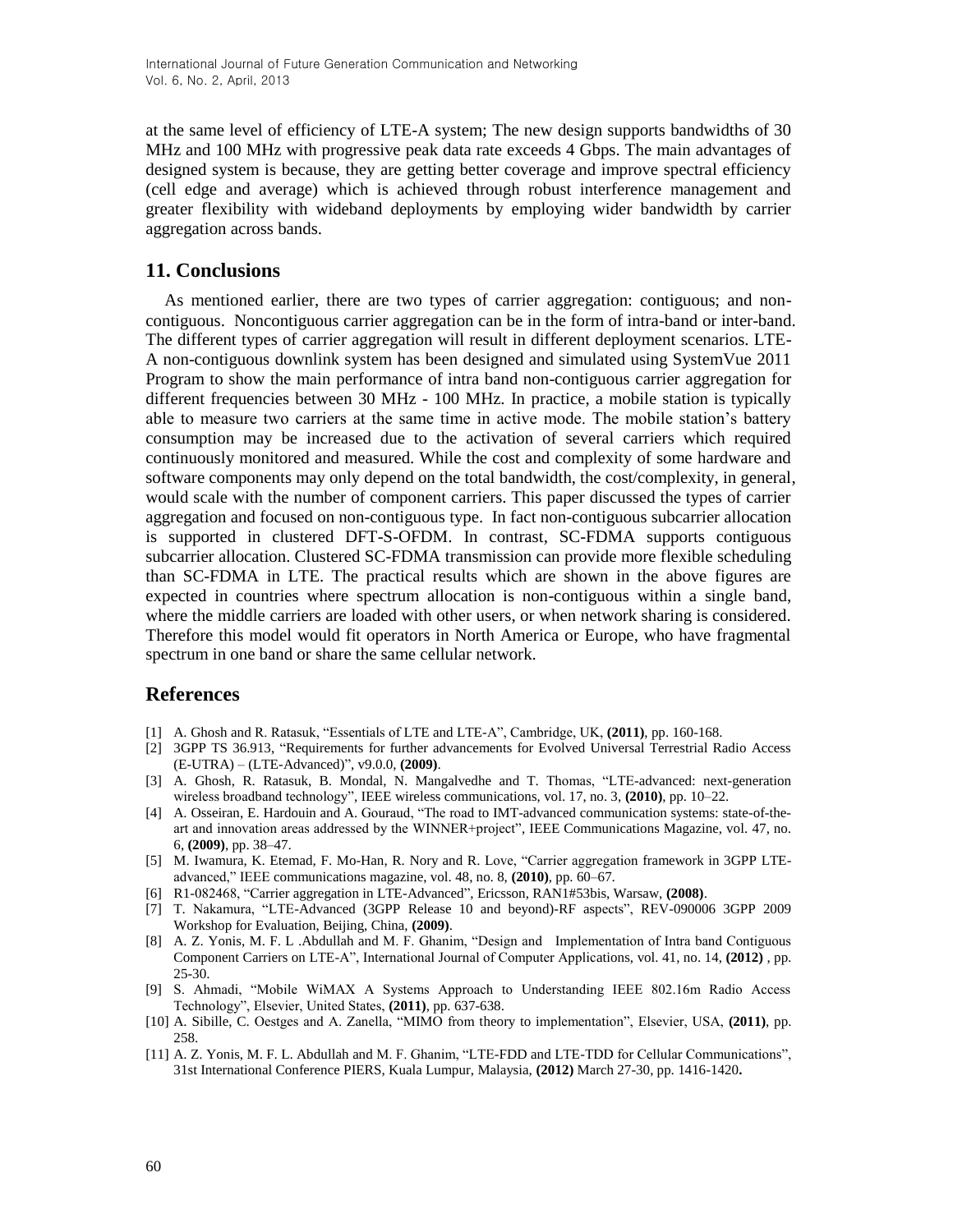- [12] R. Ratasuk, D. Tolli and A. Ghosh, "Carrier Aggregation in LTE-Advanced", [Vehicular Technology](http://ieeexplore.ieee.org/xpl/mostRecentIssue.jsp?punumber=5492959)  [Conference \(VTC 2010-Spring\), 2010 IEEE 71st](http://ieeexplore.ieee.org/xpl/mostRecentIssue.jsp?punumber=5492959) **(2010)**, pp. 1-5.
- [13] 4-090963, "Prioritized deployment scenarios for LTE-Advanced studies", NTT DoCoMo et al, RAN4#50, Athens, Greece, **(2009)**.
- [14] B. Classon, "Overview of UMTS air interface evolution", IEEE 64th Vehicular Technology Conference, **(2006)**.
- [15] R1-084422, "DFTS-OFDM Extension for LTE-A", Motorola, RAN1#55, Prague, Czech Republic, **(2008)**.
- [16] Agilent EEsof EDA, Jinbiao Xu, "LTE-Advanced signal generation and measurement using SystemVue", Agilent Technologies, **(2011)**.
- [17] 3<sup>rd</sup> generation partnership project 3GPP TS 36.104: "Base Station (BS) radio transmission and reception".
- [18] LTE; Feasibility study for Further Advancements for E-UTRA (LTE-Advanced) (3GPP TR 36.912 version 10.0.0 Release 10), Technical Report, ETSI TR 136 912, V10.0.0, (**2011**), pp. 22.

#### **Authors**



**Aws Zuheer Yonis:** Has strong expertise in wireless access technologies and mobile communications such as LTE, LTE-Advanced, WiMAX and applications to communication systems. His educational attainments are B.Eng. from Technical College of Mosul in Iraq, MSc. and PhD. from Faculty of Electrical and Electronic Engineering at University Tun Hussein Onn Malaysia; He has many published papers in journals and conferences. He is a member of IEEE, IAENG, SCIEI, SIE, CBEES, SDIWC, IACSIT, and Syndicate of Iraqi Engineers.



**Mohammad Faiz Liew Abdullah**: received BSc (Hons) in Electrical Engineering (Communication) in 1997, Dip Education in 1999 and MEng by research in Optical Fiber Communication in 2000 from University of Technology Malaysia (UTM). He completed his PhD in August 2007 from The University of Warwick, United Kingdom in Wireless Optical Communication Engineering. He started his career as a lecturer at Polytechnic Seberang Prai (PSP) in 1999 and was transferred to UTHM in 2000 (formerly known as PLSP). At present he is assist professor in the department of communication engineering, Faculty of Electrical & Electronic Engineering, University Tun Hussein Onn Malaysia (UTHM). He had 10 years' experience of teaching in higher education.